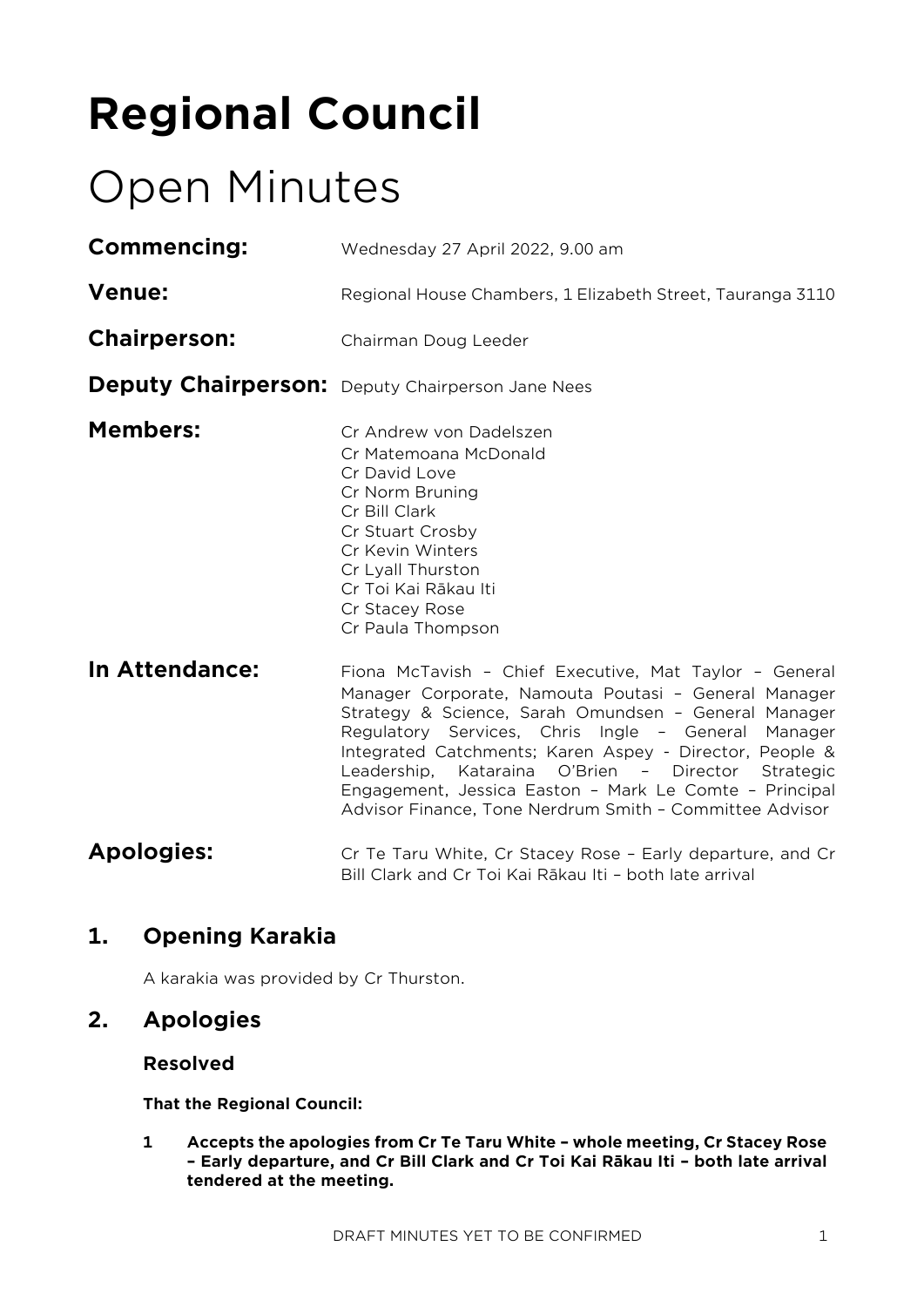#### **Leeder/von Dadelszen CARRIED**

## **3. Declaration of Conflicts of Interest**

Cr Stuart Crosby: Feedback on Quayside Group draft Statements of Intent (Public Excluded Item) as a Quayside Holdings Ltd Director.

#### **4. Public Excluded Section**

#### **Resolved**

**Resolution to exclude the public**

**1 Excludes the public from the following parts of the proceedings of this meeting as set out below:**

**The general subject of each matter to be considered while the public is excluded, the reason for passing this resolution in relation to each matter, and the specific grounds under section 48(1) of the Local Government Official Information and Meetings Act 1987 for the passing of this resolution are as follows:**

| <b>Item</b><br>No. | Subject of each<br>matter to be<br>considered                     | <b>Reason for passing</b><br>this resolution in<br>relation to each<br>matter                                                                                                                                                                                                                  | Grounds under<br>Section 48(1) for<br>the passing of<br>this resolution | When the item<br>can be released<br>into the public |
|--------------------|-------------------------------------------------------------------|------------------------------------------------------------------------------------------------------------------------------------------------------------------------------------------------------------------------------------------------------------------------------------------------|-------------------------------------------------------------------------|-----------------------------------------------------|
| 4.1                | Managed<br>Retreat<br>Programme                                   | Withholding the<br>information is<br>necessary to<br>protect the privacy<br>of natural persons,<br>including that of<br>deceased natural<br>persons.                                                                                                                                           | 48(1)(a)(i)<br>Section $7(2)(a)$ .                                      | To remain in<br>public excluded.                    |
| 4.2                | Feedback on<br>Quayside<br>Group draft<br>Statements of<br>Intent | Withholding the<br>information is<br>necessary to<br>protect information<br>where the making<br>available of the<br>information would<br>be likely to<br>unreasonably<br>prejudice the<br>commercial position<br>of the person who<br>supplied or who is<br>the subject of the<br>information. | 48(1)(a)(i)<br>Section 7<br>$(2)(b)(ii)$ .                              | On the Chief<br>Executive's<br>approval.            |

#### **Leeder/von Dadelszen**